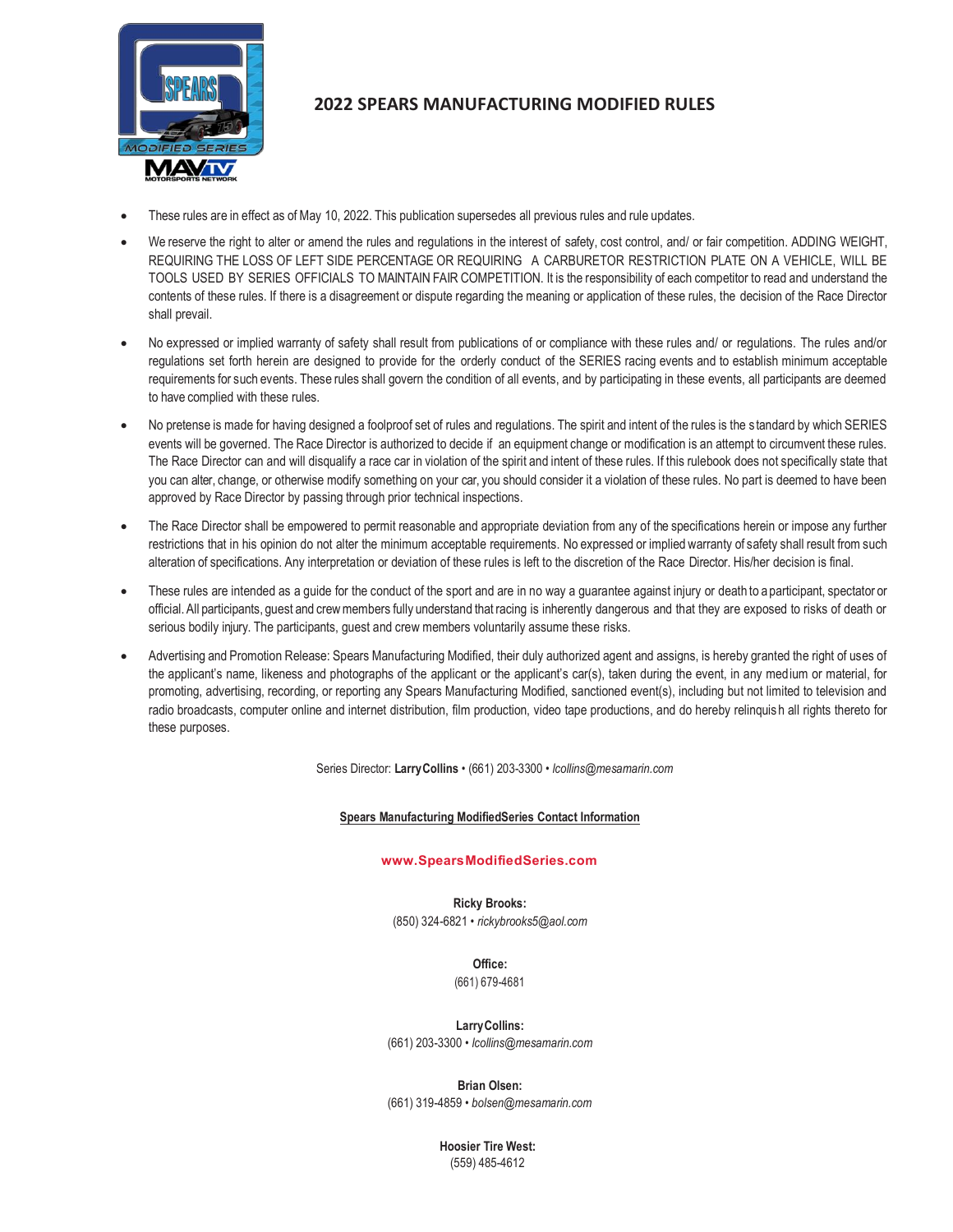#### **FRAMES / WEIGHT:**

A. Ground height must be high enough for car to roll on and off scales without dragging with driver in the car.

B. Minimum Weight – 2600 pounds for Built engine **(with approved 0.950 restrictor)** at 58.0% maximum Left Side, or Weight (listed below) for Box Stock 602 Crate or Yellow Book Rebuilt 602 Crate engine **(add 25 pounds)** by authorized rebuilder at 59.0% maximum Left Side with driver AT ALL TIMES – before and after the race without refueling.

- **1. 2450 pounds: Kern, Irwindale ½ mile, Vegas**
- **2. 2550 pounds: Havasu, Irwindale 1/3 mile, Roseville**

C**.** All lead must be painted white, have car number on it and securely mounted with (2) two ½" bolts. Lead Inspection will be part of post-race tech and if a piece of lead is not properly painted white with car number in red or black marked on all sides the driver will receive a \$500.00 fine on 1st offense and will be an automatic disqualification on the 2nd offense. Any lost weight will result in a \$25 per pound fine to the Driver. No Tungsten or similar weight allowed! Lead tray and lead boxes (4"x4") weld to frame. No aluminum brackets. (All lead must be incased in steel.) D. No titanium or carbon fiber products, parts or components allowed anywhere on racecar.

E. No gun-drilled, tubular or hollow bolts or studs.

F. Aluminum cylinder heads allowed with 25 pounds added to each frame rail at the dog-leg (both sides).

G. American passenger car frames only or Unaltered impala copied aftermarket front clips allowed from Howe Racing PN# 35809, Phil's Phabrication PN# PH001, Thompson Motorsports PN# TMSMOD, Race Car Factory PN# 5520, STR PN# 1128F and must add 25 pounds of existing weight centered on the front crossmember. NOTE: *Any front clip not identical to an OEM Impala clip will be deemed Illegal and that builder will be banned from building clips.* Maximum 2-inch wide by 4-inch-tall frame stiffener may be welded directly to outside of frame rail. H. Front crossmember must remain full and intact to the firewall on the left side; center of crossmember may be notched and boxed for radiator and/or steering clearance only.

I. Minimum wheelbase, 108 inches, both sides. Maximum track width (front or rear) shall not exceed 65" inches measured with the Series referee (67" inches center tread to center tread).

# **CHASSIS / ROLL CAGES:**

A. Must consist of continuous hoops not less than 1.666-inch outside diameter with a minimum wall thickness of at least 0.095-inch. Low carbon, mild steel tubing is recommended.

B. Seats, must be frame-mounted in at least six places, with 3/8 minimum bolt.

C. Must consist of a configuration of front and rear hoops connected by tubing on the sides or side hoops. Driver's head must not protrude outside cage with helmet on and strapped in driver's seat. Must have minimum of one cross bar in top halo of roll cage.

D. Protection of feet is mandatory. Bar across back of engine with vertical bars and rub rails, or similar protection. No brace bars forward of cage may be higher than hood height. Main cage no further forward than engine plate.

E.A minimum of three driver side door bars, at least 1½-inch O.D. with a minimum wall thickness of at least 0.095-inch, must be as parallel with the ground as possible and located perpendicular to the driver so as to provide maximum protection for driver, but without causing undue difficulty in getting into or out of vehicle.

F. The side bars must be welded to the front and rear of the roll cage members. Must have at least one cross door bar, minimum 1¼-inch O.D., on passenger side of car, either horizontal or angled. (Two is recommended.)

G. Steel door plates, 18-gauge or 0.049-inch minimum thickness metal, must be securely welded to outside of door bars on driver's side. Plate must cover the area from the top door bar to the bottom door bar and from the rear down post to 5 inches in front of the seat. Must be visible for inspection. **No panning on any part of the chassis.**

#### **BODIES:**

A. Tar and 5-star racing type bodies with windows are allowed.

B. Firewall is mandatory. Minimum 0.125-inch aluminum, or 16-gauge or 0.060-inch steel, complete floor required. Body parts may be constructed of steel, aluminum or fiberglass only, no carbon fiber.

C. All cars in competition must have a complete paint job, no reflective doors or quarter panels.

D. Wickers (air-flow): 1" tall on the nose and roof only. No wicker on top of any type of body roll. (Like a 5-star nose.)

E. Rear Spoiler – Allowed 4" tall, top 3" clear plastic cannot be wider than rear body. 240 square inches max. 3 inches tall spoilers can be over 60 inches wide, but not wider than the rear body or over 240 sq. inches. You may have an end cap on each side and a support in the center going forward, but it must be 12 inches from the end cap and cannot be longer than 10 inches and must taper down from the top of the spoiler to zero. Maximum wicker on back side of spoiler is 1 inch. No wicker in driver area or inside of race car.

F. Engine compartment will remain open, no side panels; hood sides may have maximum 5-inch drop and must be enclosed at rear of hood; maximum hood scoop height, 6 inches.

G. Both sides of the body may not have any more than 1.250 gap in the center of the body when a string line is used from front to rear.

Passenger side of body must be no further forward than rear of block. Rear of bodies to be solid panel at least 8 inches high within two inches of 90 degrees. No panel in front of right door to engine compartment. No inner panels or inner fender well allowed.

H. Engine must be enclosed from driver (hot water, oil and fire), full windshield or back of hood blocked off will be allowed. No open holes between motor and driver.

I. Sail panels must closely resemble examples shown on body diagram, be the same on both sides of car and be straight. Reinforcing lips on rear of sail panels must be 180-degree bends.

J. The body may not go past the rear bumper. The front nose may go past the front bumper 3 inches.

K. You can have a 2-inch step in the door panel (body line) no higher than the center line of the wheel base. (Center of front hub or rearaxle) L. Driver and passenger side windows must have at least 12-inch opening, the same opening both sides, measured at center of window, between the lowest point at the top of window,whether the roof or roll cage, and the highest point at the bottom of window, whether the interior or body.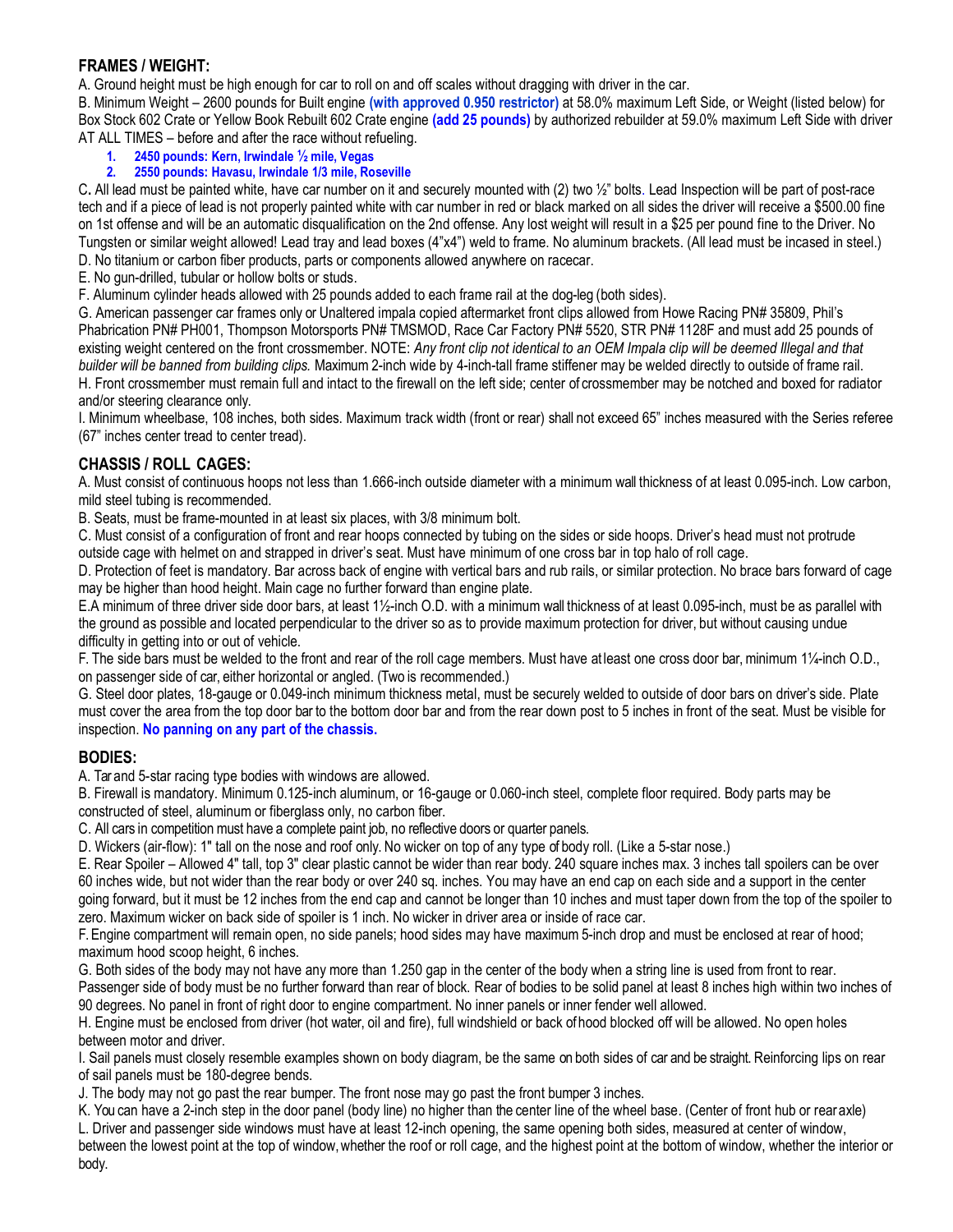M. Stock appearing front windshield and rear window support unit, painted roll bars not acceptable substitute. May utilize a full-windshield, with no wings, mounted to the roll cage. Must have a minimum of three windshield bars in front of driver. Cowl panel in front of driver can be no wider than cockpit and no farther back than the steering wheel.

# **BUMPERS:**

A. Steel bumpers must be used both front and rear at all times and must be 18 inches, plus or minus 2 inches from ground and securely mounted with minimum 0.375-inch bolts, made of minimum 1.25-inch OD tubing, 0.065" wall thickness on front, 0.095" wall thickness on rear, and must be able to support car if lifted by wrecker. Two-bar front bumpers must be mounted frame-end to frame-end, no wider than the width of material outside frame horns, with the bottom loop parallel to the ground. Top bar must be directly above bottom bar, minimum 6½ inches apart, measured center to center at front of bumper (see P in body diagram), so bumper is perpendicular to ground.

B. Rear bumper, steel nerf bars and bodies must not extend beyond width of tires and must not contain any sharp edges. Rear bumper no more than 2 inches wider than body on each side. Fuel cells must be protected from bumper down to bottom of cell.

C. Rear bumper must resemble one of the three configurations.

D. Nerf Bars: All cars must be equipped with approved side rail bars and scrub rails constructed of .083-inch minimum magnetic steel, seamless tubing with an outside minimum diameter of 1 inch. Must be full length from front to rear with minimum tire clearance. Side rail bars must be center-lined with the front and rear axles. Only 2 intermediate supports per bar will be permitted. Side rail bars and scrub rails must be fastened to the frame. Side rail bars and scrub rails must not extend past outside edge of the rear tires and taper slightly toward the front tires. Rear quarter-panel side rail bars, right side will be no wider than 4 inches to the outside of the side rail. Both sides will be no wider than the outside of the left rear tire.

# **ENGINE / CARBURETOR: (Any 602-crate found to be cheated up in any way will be confiscated by Series)**

**A. 602 CRATE OPTIONS BELOW:** *ANY 602 CRATE FOUND TO BE ALTERED WILL BE CONFISICATED BY THE SERIES AND A SUSPENSION WILL BE ISSUED.* 1. Unaltered Sealed 602 crates with NEW GM SEALS ONLY, maximum rpm of 6200. **No Modifications except PAC 1210X valve springs allowed.**

2. Sealed 602 crates rebuilt by authorized rebuilder to yellow book guidelines with PAC 1210X valve springs allowed, maximum rpm of 6200. Authorized Series Rebuilders; 1. Peters Racing Engines, 2. Bill Loe, 3. John Keller. (Must use Series Seals)

B. Any 750 or smaller carburetor with maximum of a 1" aluminum spacer.

C. The rear of engine (bellhousing flange) must be mounted at least 72 inches forward from the center line of rear axle. Engine offset must be kept within 2 inches of centerline of front crossmember with engine level. 10 ½-inch engine height minimum from ground to front center of crankshaft with driver in the car.

## **OR**

# **BUILT OPTION:**

A. Any American-make engine may be used as long as rear of engine (bellhousing flange) is mounted at least 72 inches forward from the center line of rear axle. Engine offset must be kept within 2 inches of centerline of front crossmember with engine level. 10 1/<sub>2</sub>-inch engine height minimum from ground to front center of crankshaft with driver in the car.

B. No aluminum blocks or oil pans. No magnetos. Motor C.I./410 Max.

C. Aluminum cylinder heads allowed with 25 pounds of existing weight added to each frame rail at the dog-leg (BOTH SIDES).

D. 'Wet' oiling system only. Oil coolers must not protrude above interior. Accumulators cannot be mounted between driver and left-side door. External one stage oil pump allowed.

E. Any overflow tubes must be directed to the ground, between frame rails. Radiators to be mounted in front of engine only.

F. Conventional air cleaner housings only. No top flow air cleaner housings allowed. K&N Performance Air Filters are allowed.

G. One carburetor and must be naturally aspirated and required to run a **0.950** restrictor at all times**. Maximum rpm of 6500 for built engines. See link.** <https://allstarperformance.com/adjustable-base-plate-1in-all26060/>

H. The FAST EFI configured package may be APPROVED if the engine has already competed in the series. Must be approved on a case-bycase basis.

# **ELECTRICAL SYSTEM / IGNITION:**

A. One 12-volt battery only, must be securely mounted, shielded and must have the capability of starting on their own power.

B. One 12-volt non-adjustable ignition box with only a rev-limiter setting (6200 crates), **(6500 built),** by one chip, or dial and coil allowed – must be out of driver's reach and in a location that tech can get to. No additional ignition accessories allowed.

C. No electronic monitoring computer devices capable of storing or transmitting information except tachometers.

D. NO Traction Control Devices of any kind - *If any 'traction control' device is found, the driver and owner will be disqualified from the event, the car will be confiscated until a \$15,000 fine is paid. Additionally, the driver and owner will receive a lifetime ban from all SRL events.*

E. Kill switch required within easy reach of driver clearly marked 'OFF' and 'ON', in a location that the driver and safety crew can get to it from both sides of the car.

F. No digital dashes will be allowed.

G. Cellphones, smart watches or Bluetooth devices will not be allowed in racecar at any time during qualifying or race, this is an automatic disqualification.

# **FUEL / FUEL SYSTEM:**

A. Mandatory Sunoco 110 Fuel only, fuel samples may be taken at any time and tested. Street-use pump gas, Alcohol, nitro-methane, nitrous oxide, other oxygenating agents, other additives and/or fuels that contain masking agents or oxygen are not permitted. Use of such substances or additives will result in immediate disqualification. A variation of more than +/-0.3 in the Dielectric Constant (DC) reading from Sunoco 110will be Illegal.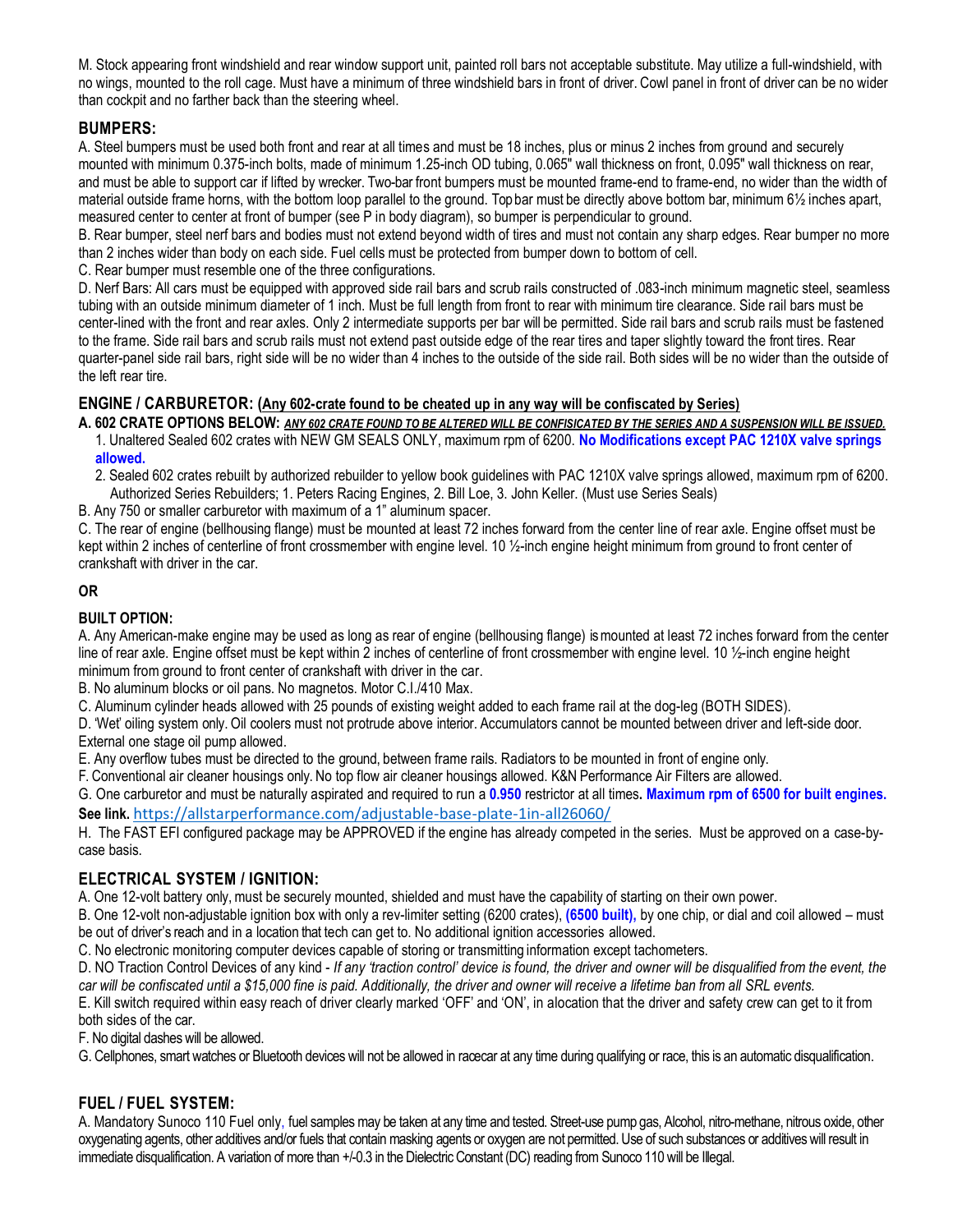B. Mandatory fuel cells with a 32-gallon maximum capacity, in a steel container and be mounted at a minimum of 9 1/2 inches, securely behind rear axle and with at least two 1/8" x 1 1/2" solid steel straps, 1½" x ⅛". Plus 1" x 1" square tubing front, back and bottom of cell.

C. Protective tubing must cover the rear and extend past both sides of fuel cell. Fuel cells must be protected from bumper down to bottom of cell.

D. Fuel cell must be a minimum of 4 inches ahead of rear bumper and no part of fuel cell shall be lower than protective tubing.

E. Bladders are highly recommended. OBERG OR SRI safety fuel valve is mandatory near cell and after filter.

#### **EXHAUST:**

**A.** Mufflers (Highly recommended muffler Magna Flow part #14162) are required and 92 Dbas at 100 feet. One large muffler is allowed. B. Exhaust system must be mounted to direct gases away from cockpit of vehicle and away from areas of possible fuel spillage.

## **TRANSMISSION / DRIVESHAFT:**

A. Must have at least one forward gear and one reverse, plus a neutral position. With engine running and car in still position, must be able to engage car in gear and move forward, then backward. Manual aftermarket transmissions allowed: two-speed, three-speed, four-speed and automatic. No five- speed transmissions, 'in and out' boxes, overdrive or quick-change devices are not allowed. All belt drive pumps must be mounted on front of engine. Flex plates must be full, steel, unaltered OEM, or OEM replacement. Flywheel/flex plate must bolt to engine between clutch assembly and crankshaft, and all driveline components within bellhousing must rotate while car is in any gear.

B. Falcon, and Brinn types are allowed.

C. Minimum 2-inch diameter steel drive shaft and must be painted white with steel slip-yokes only. Two 360-degree drive shaft loops required and must be constructed of at least 0.250-inch by 2-inch steel, mounted 6 inches back from U-joints.

## **SUSPENSION / STEERING:**

A. Front suspension must be unaltered approved OEM and be in stock location, and must be replaceable by stock parts. Tie rod ends and adjustment sleeve may be replaced by a minimum 0.625-inch rod end and steel tube (Heim joints allowed.) Weight jack must be in original center line of spring. Bottom A-frames cannot be altered or moved (exception: can weld shock mount on A-frame; aftermarket ball joints are allowed.) No offset or bearing type lower-control arm bushings. Front sway bar can be an aftermarket type. Chain on one side is allowed.

#### **SPINDLES:** (Spears Manufacturing Modified Series Approved Spindles Only)

A. Unaltered Stock passenger car spindles only. NO fabricated or dropped spindles allowed. You can drill out or tap steering arm to accept minimum .625-inch diameter bolt for tie rod. Spindles can be ground for brake caliper clearance only.

B. Aftermarket steel front hubs are allowed.

Suspension, steering – Aftermarket OEM copies with hole location changed are approved, steel only, and rear end suspension must be steel. OEM steering box must be steel and must remain within original bolt pattern for type of frame used ratio may be changed. No rack and pinion allowed. Steering columns must be collapsible (U-joints are acceptable) and with steel steering shafts and knuckles only.

#### **SHOCKS / SPRINGS:**

A. Only shocks allowed are one steel, nonadjustable, unaltered shock per wheel. No threaded body shocks, front or rear, or air type, or remote reservoir shocks. Shocks cannot be mounted in center of spring. If the shock utilizes an external gas port; the only legal gas port is a Schrader valve style. Gas plugs that do not allow the shock to be degassed without removal of the plug, and gas ports that utilize needle filling systems, are not allowed. Internal, stationary base valves, meant to reduce gas pre-load, are not allowed. *\*The steel body of the shock must be the same diameter top to bottom, except for Penske 7100/7150 series, Advance 7200 series, Ohlin's CCI-8, JRI SL/10 or SL/14 and Bilstein SNS2 series are approved.* Aluminum cap are allowed. Bump Stops may be applied to shock absorber shaft to limit travel. Bump Stop styles allowed are: Foam, Polyurethane, Rubber, Spring, Belleville Washer. NO COMPRESSED AIR STYLE BUMP STOPS.

B. No cockpit adjustments allowed other than one brake bias. No air shocks or air bags allowed. No torsion bars or air bags.

C. Only one steel spring per corner allowed, Minimum 4½ inches non-progressive coil spring and/or steel leaf spring per wheel.

#### **REAR END / REAR SUSPENSION:**

A. Any approved OEM passenger car type or truck rear end may be used.

B. No aluminum allowed, except lowering blocks, axle cap and drive flange. A 1-inch inspection hole in center section is recommended. Full steel spool, steel mini spool or welded rear ends only. No open or unlocked rear ends, steel axles only.

C. One-piece drive flanges only.

D. No independent rear suspension. All components must be steel. No covers allowed. All trailing arms/link bars must be steel tubing. **No birdcage set-ups of any kind (3 or 4 link). Trailing arms must mount to rear end in a solid fashion (heim allowed) and no part of the trailing arm mounting may freely rotate around the rear end or move. (Updated 3.9.22)** Rear of frame may be altered to accept leaf or coil springs, and truck arms. Steel coil-over eliminators. Minimum 19-inch long Panhard bar, measured center to center. No cambered rear end housings. Aluminum jack bolts and spring plates allowed.

E. Upper 3 Link traction bar may have rubber bumper or spring damper. Rubber bumper allowed on rear lower trailing link. No springs. Rear torque link suspension allowed. No springs. FRONT OR REAR SUSPENSION HAS TO BE PRE-APPROVED BY SERIES TECH OFFICIALS. F. Coil-over shocks on rear suspension will have a 50lb weight penalty. 4 ½" minimum on spring diameter.

G. Quick change option with a 25 lbs. penalty. Only rear ends with a 10" ring gear, aluminum or steel spool, standard steel axle tubes, steel axles only, minimum one-inch-wide spur gears and bolt on rear cover are required. Safety hubs (floater) allowed. All additional components must be steel, except lowering blocks, axle caps, U-joint caps, and one-piece drive flange. One-inch inspection hole required in housings. No cambered rear ends, heavyweight axle tubes (max .250" wall), and housing braces.

H. Quick change rear ends are limited to gear ratios within .06 points of the 9" ford gear ratios. (i.e.: ford 9' ratio is 5.83 a quick change can be 5.89 or 5.77) All cars regardless of what rear-end being used must qualify and race on the same gear ratios.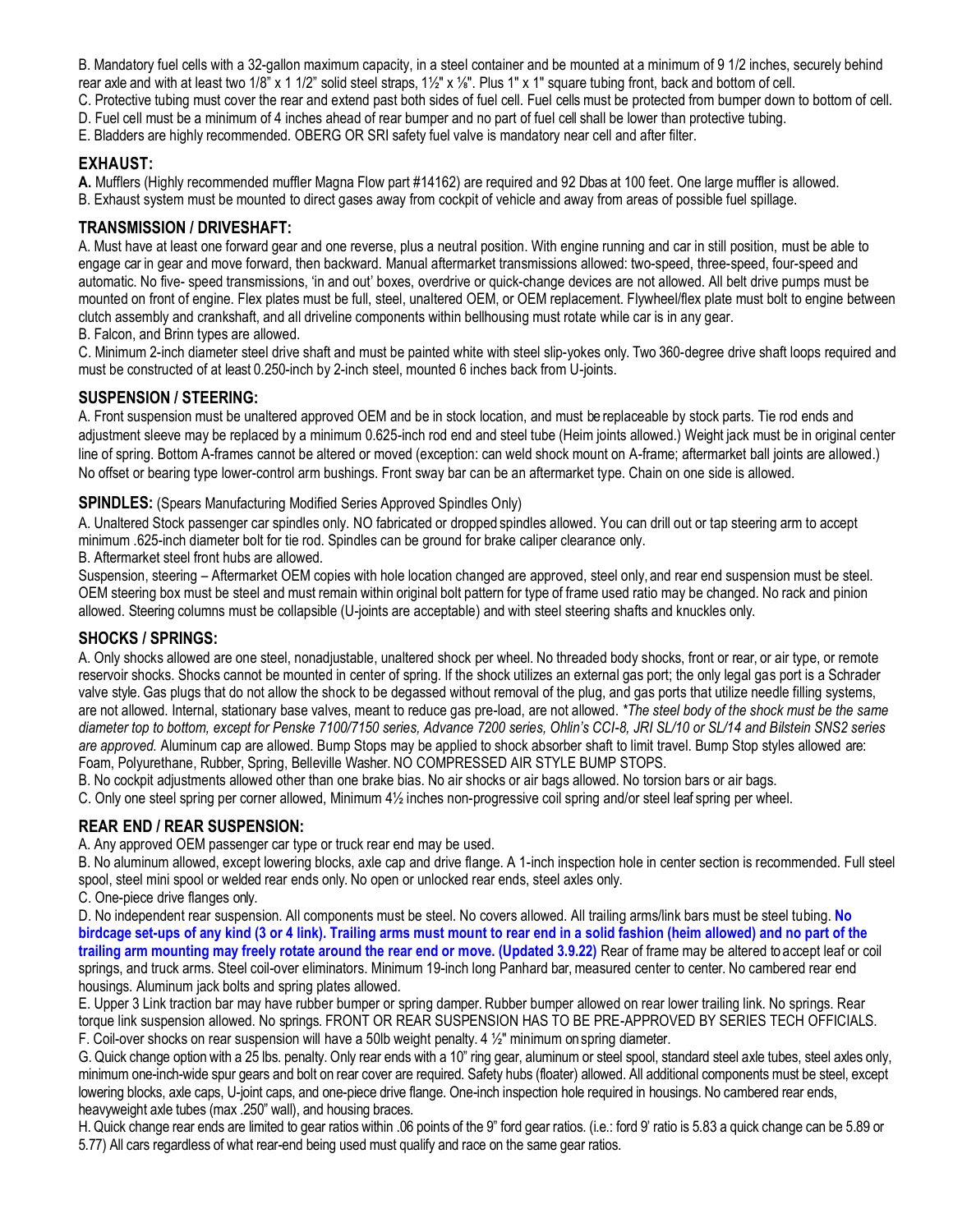#### **BRAKES:**

A. Must have a working caliper and rotor on each wheel. All calipers must be steel and approved OEM or OEM replacement. Minimum rotor width .800" for front brake rotors, 11-inch diameter.

B. Aftermarket steel rotors will be allowed. NO holes in rotor face. Rotor must be externally round, internally may have scalloping between mounting holes. Rotor hat may be aluminum. Hub must be steel and not drilled, no additional holes.

C. Proportioning device allowed, front to rear. Brake fluid recirculators allowed.

D. Brake lines must be visible and outside of frame rail.

#### **TIRES / WHEELS:**

A. The tires you race on Saturday night must be purchased at event on the race weekend.

B. Series tire is Hoosier 970**.** *(YOU CAN ONLY BUY RACE TIRES FROM HOOSIER TIRE WEST)*

Driver's soaking, shaving or altering tires in anyway will forfeit all purse and points for that event and all series points for the year. Driver must also pay a minimum \$2,500 fine prior to being allowed to compete in the Series. Any illegal tire, in the judgment of Series Officials, will be confiscated.

C. 5X5 Steel wheels, **steel studs and steel lug nuts** only. 8" maximum wheel width measured inside beads. Bleeder valves are not allowed. D. Must qualify and race on the same tires and wheels.

## **SAFETY:**

A. It is required that, at all times, the driver wear an SFI OR FIA driving suit, shoes and gloves. It is recommended that each driver wear fire-proof underwear and a fire-resistant head shock.

B. Full-face helmet required and must be 2010 but recommended 2015 Snell standard or better and have sticker visible for inspection.

C. Neck restraints are mandatory. (Hans Device is recommended).

D. Roll bar padding required in driver compartment. Steering wheel shaft must be padded. Fire-retardant padding recommended.

E. Full-size (minimum 16"x20") driver-side SFI OR FIA window net required (no string type nets). Window net to be mounted so latch is at top front of window.

F. Approved SFI OR FIA seat belts and double shoulder harness will be required, no older than five (5) years. A crotch strap will be required. G. **Professional manufactured aluminum racing seats with a SFI rating is highly recommended. The Kenny's Components JL1 seats are approved if bolted in 6 locations with a minimum of 3/8 bolts, but any other carbon fiber seat must have prior approval and may be required to have a minimum SFI rating of 39.2.**

J. Current test date (2 lbs. minimum) fire extinguisher to be installed in the car within driver's reach while strapped in with steel mounts only. K. All cars will be required to have in their pits a minimum of one 5-lbs, halon or dry chemical fire extinguisher. This is to be visible to tech officials and all crew members. All crew members must be made aware of its location, and knowledgeable in the use of the fire extinguisher.

# **APPEARANCE / IDENTIFICATION:**

A. All cars must be numbered with large legible numbers on both sides, on top and rear panels. Numbers on sides and top of car must be in contrasting color from body, be at least 4 inches thick and at least 20 inches high. Recommended that no holographic or reflective numbers be used.

B. Sponsors' names must not interfere with car numbers and must be neatly lettered.

#### **COMMUNICATION:**

A. Two-way radio communication between driver and minimum of one spotter for each team is required for all competitors at all times while on track. **Mandatory each spotter must have a dedicated stand-alone radio or scanner to monitor Race Control at all times frequency at 460.0125.**

# **TRANSPONDER:**

A. All competitors must have timing transponders on their car for the entire program, including practice. Available at event.

B. All transponders must be mounted 160" (front of nose to center of transponder) from front of the nose and on the outside of right-side frame rail.